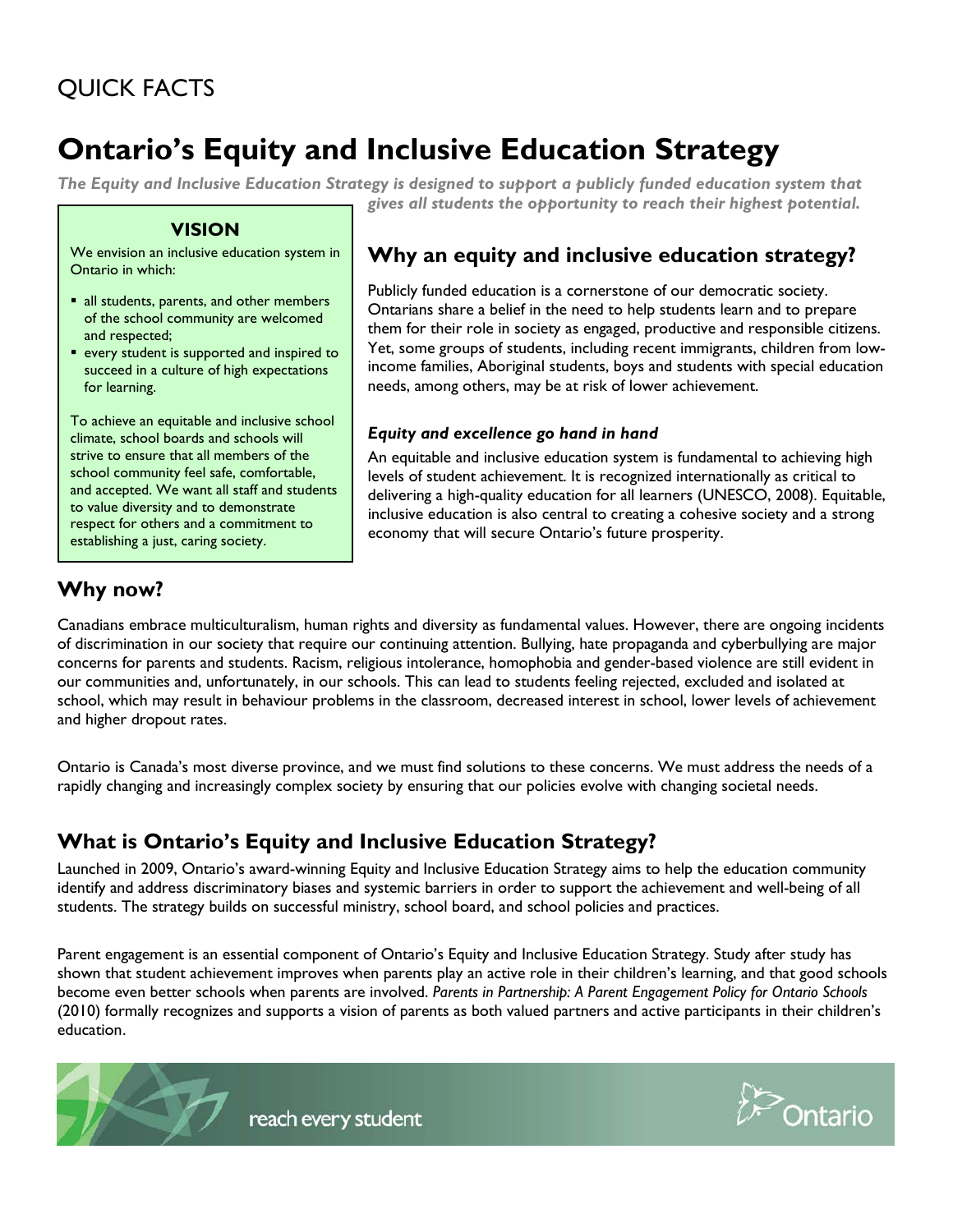#### **WHAT IS …**

**DIVERSITY:** The presence of a wide range of human qualities and attributes within a group, organization, or society. The dimensions of diversity include, but are not limited to, ancestry, culture, ethnicity, gender, gender identity, language, physical and intellectual ability, race, religion, sex, sexual orientation, and socioeconomic status.

**EQUITY:** A condition or state of fair, inclusive and respectful treatment of all people. Equity does not mean treating people the same without regard for individual differences.

**INCLUSIVE EDUCATION: Education that** is based on the principles of acceptance and inclusion of all students. Students see themselves reflected in their curriculum, their physical surroundings and the broader environment, in which diversity is honoured and all individuals are respected.

## **What does the strategy accomplish?**

To achieve equity and inclusive education in Ontario schools, we have identified the following three goals:

- **1. Shared and committed leadership** by the ministry, boards and schools will play a critical role in eliminating discrimination through the identification and removal of bias and barriers.
- **2. Equity and inclusive education policies and practices** will support positive learning environments so that all students can feel engaged in and empowered by what they are learning; supported by the teachers and staff from whom they are learning; and welcome in the environment in which they are learning.
- **3. Accountability and transparency** will be demonstrated through clear measures of success and communication to the public about our progress towards achieving equity for all students.

## **Who is involved, and how?**

Ontario's Equity and Inclusive Education Strategy calls for:

- each school to create and support a positive safe school climate that fosters and promotes equity, inclusive education, diversity
- each school board to develop and implement an equity and inclusive education policy and a religious accommodation guideline for the board and its schools
- Equity and Inclusive Education (EIE) Implementation Networks to share effective practices and resources and promote and participate in collaborative learning opportunities
- education and community partners to support school and board efforts by providing resources and professional learning opportunities
- the ministry to provide direction, support and guidance.

## **What's next?**

As a result of Ontario's Equity and Inclusive Education Strategy, every school board now has an equity and inclusive education policy and a religious accommodation guideline in place to support student achievement and promote the well-being of all students.

The principles of equity and inclusive education are to be embedded in all ministry, board and school initiatives, policies, program and practices. The Equity and Inclusive Education Networks play an important role in supporting effective implementation of the Strategy across the province.

On September 1, 2012, Bill 13, the Accepting Schools Act, which amends the Education Act, came into force. It sets out expectations for all school boards to provide safe, inclusive, and accepting learning environments in which every student can succeed. It is one part of Ontario's Comprehensive Action Plan for Accepting Schools and includes provisions that build upon Ontario's Safe Schools and Equity and Inclusive Education Strategies.

The ministry continues to work with boards and schools to build and sustain positive learning environments to support student achievement and well-being.